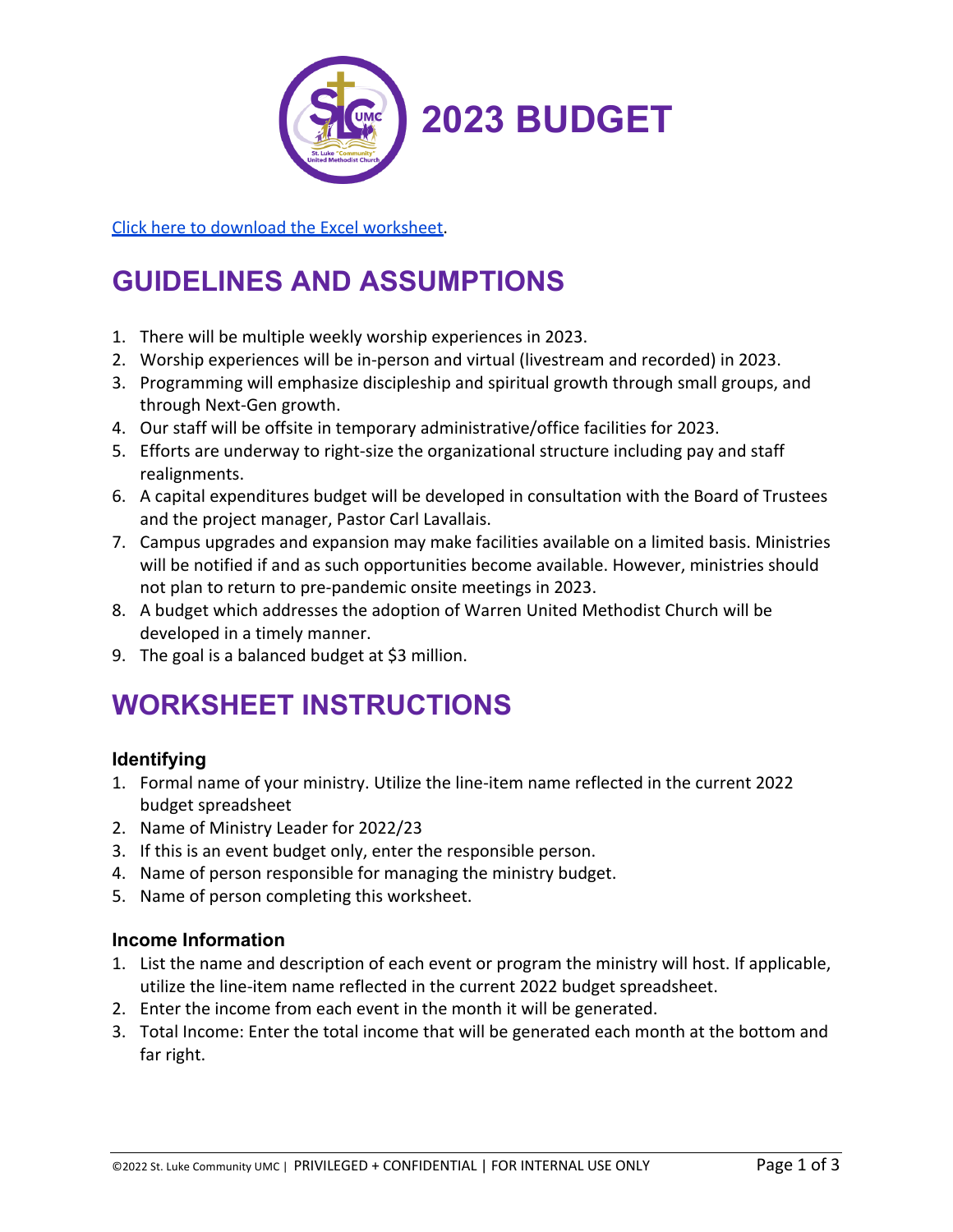#### **Expense Information**

- 1. List the name and description of each event or program the ministry will host (from above). If applicable, utilize the line-item name reflected in the current 2022 budget spreadsheet.
- 2. Enter the amount that will be spent for each event in the month it will be spent.
- 3. Total Expenses: Enter the total amount that will be spent each month at the bottom and far right.

#### **Revenue Over/Under Expenses**

Indicate the total difference between income and expenses for your overall budget.

#### **Sending Your Files**

Please email the worksheets to budget@slcumc.org.

## **BUDGET COMMITTEE PARTNERSHIPS**

| <b>BUDGET COMMITTEE</b> |                         | <b>ASSIGNED</b>                         |
|-------------------------|-------------------------|-----------------------------------------|
| <b>MEMBER</b>           | <b>CELL/EMAIL</b>       | PASTOR/MINISTER/STAFF                   |
| Thomas Spann, Jr.       | 214-681-0283            | Ronnie Hughes:                          |
|                         | thomasspannjr@gmail.com | <b>Communications &amp; Programming</b> |
| Pavlon Everett          | 214-801-6833            | Min. Monya Logan:                       |
|                         | mathpav@aol.com         | Worship & Arts                          |
| DeMetris Sampson        | 214-912-5828            | Pastor Lynda Mayberry:                  |
|                         | demetris.live@yahoo.com | <b>Administrative Committees</b>        |
| DeMetris Sampson        | 214-912-5828            | Pastor Lynda Mayberry:                  |
|                         | demetris.live@yahoo.com | Administrative Committees,              |
|                         |                         | Personnel                               |
| Cafea Harrell           | 214-808-1655            | Pastor Velda Turnley:                   |
|                         | charrell737@gmail.com   | Discipleship & Small Groups             |
| Cafea Harrell           | 214-808-1655            | Pastor Nucleus Johnson:                 |
|                         | charrell737@gmail.com   | Children, Youth & Young Adults          |
| Yvonne Butler           | 817-371-5907            | Marian Williams and Linda White:        |
|                         | ybutler8001@gmail.com   | Missions & Outreach                     |
| <b>Juliet Patterson</b> | 817-267-6031            | <b>Pastor Sharon Larkin:</b>            |
|                         | juliet2509@gmail.com    | <b>Congregational Care</b>              |
| Alva Baker              | 214-404-4464            | Pastors Lavallais, Butler, Mayberry:    |
|                         | abaker2401@gmail.com    | Capital budget, Warren budget,          |
|                         |                         | Vision 2024                             |